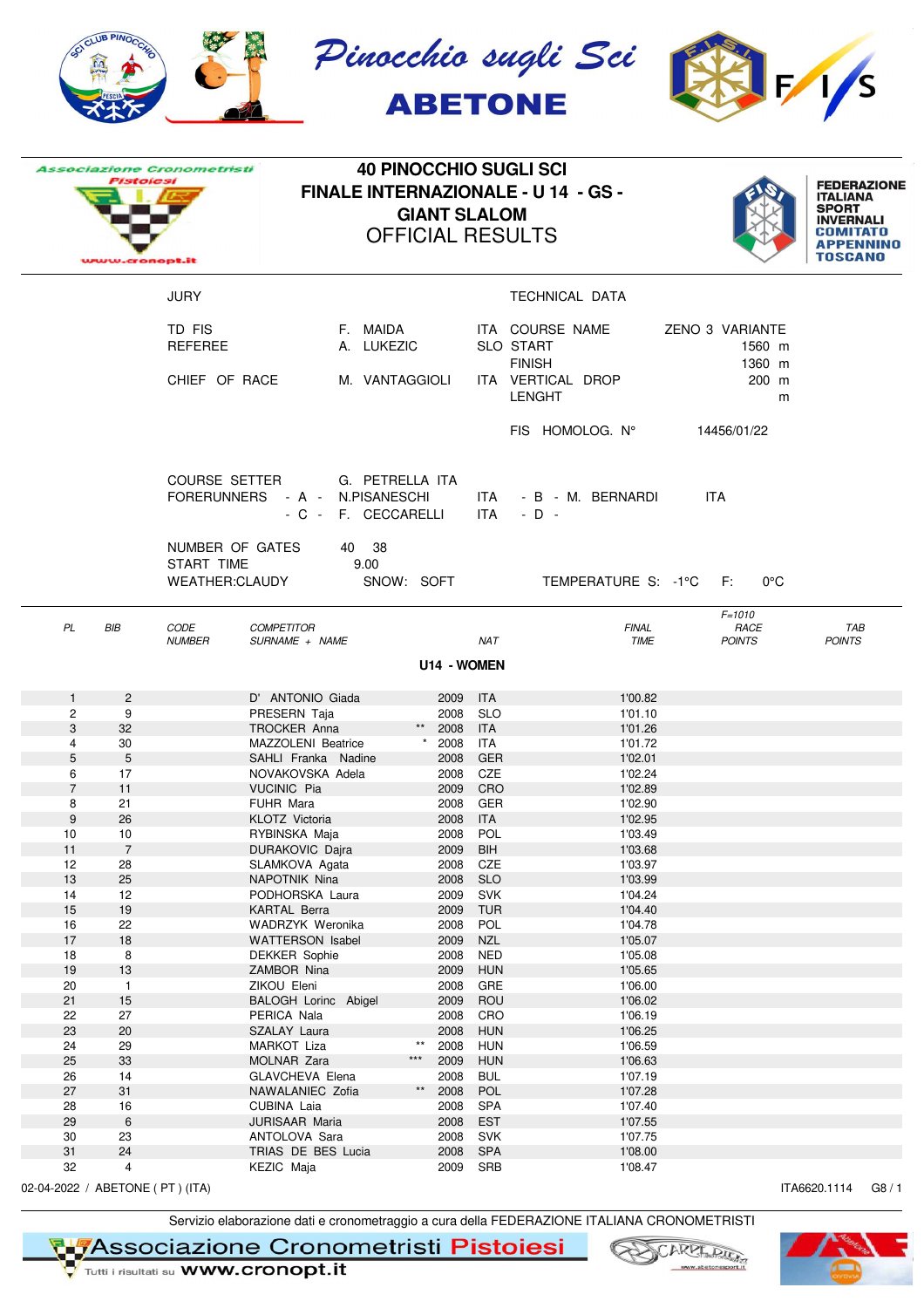

|    |     |                     |                                                                         |                             |             |              | $F = 1010$    |               |  |  |  |
|----|-----|---------------------|-------------------------------------------------------------------------|-----------------------------|-------------|--------------|---------------|---------------|--|--|--|
| PL | BIB | CODE                | <b>COMPETITOR</b>                                                       |                             |             | <b>FINAL</b> | RACE          | TAB           |  |  |  |
|    |     | <b>NUMBER</b>       | SURNAME + NAME                                                          |                             | <b>NAT</b>  | TIME         | <b>POINTS</b> | <b>POINTS</b> |  |  |  |
|    |     |                     |                                                                         |                             | U14 - WOMEN |              |               |               |  |  |  |
| 33 | 3   |                     | OZOZAN Alin                                                             |                             | 2008 TUR    | 1'09.08      |               |               |  |  |  |
|    |     | <b>DISQUALIFIED</b> | DID NOT START<br>$\overline{\phantom{0}}$<br>DID NOT FINISH<br>$\cdots$ | $\mathbf 0$<br>$\mathbf{0}$ |             |              |               |               |  |  |  |

The Technical Delegate

02-04-2022 / ABETONE ( PT ) (ITA) ITA6620.1114 G8 / 2

Servizio elaborazione dati e cronometraggio a cura della FEDERAZIONE ITALIANA CRONOMETRISTI



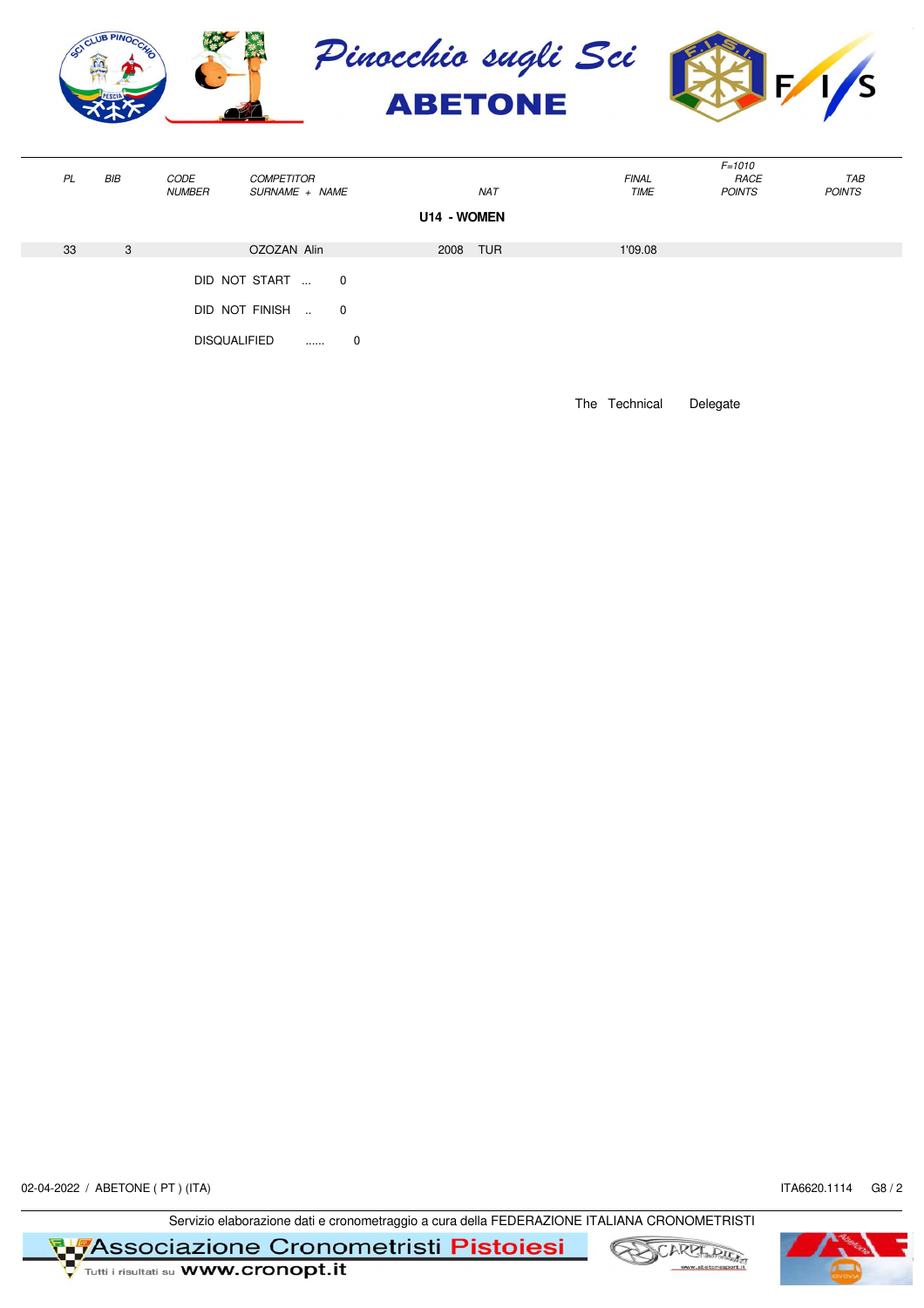

|                                   | Pistolesi<br>www.cronopt.it | <b>Associazione Cronometristi</b>               |                                                       |                             | <b>40 PINOCCHIO SUGLI SCI</b><br><b>FINALE INTERNAZIONALE - U 14 - GS -</b><br><b>GIANT SLALOM</b><br><b>OFFICIAL RESULTS</b> |                          | <b>FEDERAZIONE</b><br><b>ITALIANA</b><br><b>SPORT</b><br><b>INVERNALI</b><br>COMITATO<br><b>TOSCANO</b> |                                     |                      |
|-----------------------------------|-----------------------------|-------------------------------------------------|-------------------------------------------------------|-----------------------------|-------------------------------------------------------------------------------------------------------------------------------|--------------------------|---------------------------------------------------------------------------------------------------------|-------------------------------------|----------------------|
|                                   |                             | <b>JURY</b>                                     |                                                       |                             |                                                                                                                               |                          | TECHNICAL DATA                                                                                          |                                     |                      |
|                                   |                             | TD FIS<br><b>REFEREE</b>                        |                                                       | F. MAIDA<br>A. LUKEZIC      |                                                                                                                               |                          | ITA COURSE NAME<br><b>SLO START</b><br><b>FINISH</b>                                                    | ZENO 3 VARIANTE<br>1560 m<br>1360 m |                      |
|                                   |                             | CHIEF OF RACE                                   |                                                       | M. VANTAGGIOLI              |                                                                                                                               |                          | ITA VERTICAL DROP<br><b>LENGHT</b>                                                                      | 200 m<br>m                          |                      |
|                                   |                             |                                                 |                                                       |                             |                                                                                                                               |                          | FIS HOMOLOG. N°                                                                                         | 14456/01/22                         |                      |
|                                   |                             | COURSE SETTER                                   | FORERUNNERS - A - N.PISANESCHI<br>- C - F. CECCARELLI | G. PETRELLA ITA             |                                                                                                                               | ITA                      | ITA - B - M. BERNARDI<br>$-D -$                                                                         | <b>ITA</b>                          |                      |
|                                   |                             | NUMBER OF GATES<br>START TIME<br>WEATHER:CLAUDY |                                                       | 40 38<br>9.00<br>SNOW: SOFT |                                                                                                                               |                          | TEMPERATURE S: -1°C F:                                                                                  | $0^{\circ}$ C                       |                      |
| PL                                | BIB                         | CODE<br><b>NUMBER</b>                           | <b>COMPETITOR</b><br>SURNAME + NAME                   |                             |                                                                                                                               | <b>NAT</b>               | <b>FINAL</b><br>TIME                                                                                    | $F = 1010$<br>RACE<br><b>POINTS</b> | TAB<br><b>POINTS</b> |
|                                   |                             |                                                 |                                                       |                             | <b>U14 - MEN</b>                                                                                                              |                          |                                                                                                         |                                     |                      |
| $\mathbf{1}$                      | 76                          |                                                 | <b>VALENTE Mattia</b>                                 |                             | 2008                                                                                                                          | <b>ITA</b>               | 59.90                                                                                                   |                                     |                      |
| $\overline{c}$<br>3               | 48<br>37                    |                                                 | <b>GAXIOLA Lasse</b><br>CAZZANIGA Giulio              | Paolo                       | 2008<br>2008 ITA                                                                                                              | MEX                      | 1'00.63<br>1'00.91                                                                                      |                                     |                      |
| 4                                 | 38                          |                                                 | CVJETKO Juraj                                         |                             | 2008 CRO                                                                                                                      |                          | 1'01.24                                                                                                 |                                     |                      |
| 5                                 | 87                          |                                                 | <b>VIVALDA Michele</b>                                |                             | $^{\star\star}$<br>2009 ITA                                                                                                   |                          | 1'01.26                                                                                                 |                                     |                      |
| 6                                 | 34                          |                                                 | SOKOLOV Asparuh                                       |                             | 2008                                                                                                                          | <b>BUL</b>               | 1'01.59                                                                                                 |                                     |                      |
| $\overline{7}$                    | 35                          |                                                 | <b>HUBER Michael</b>                                  |                             | 2008 GER                                                                                                                      |                          | 1'01.66                                                                                                 |                                     |                      |
| 8                                 | 69                          |                                                 | <b>STANIEK Maciei</b>                                 |                             | 2008 POL                                                                                                                      |                          | 1'01.81                                                                                                 |                                     |                      |
| 9                                 | 52                          |                                                 | <b>IVANCIC Lan</b>                                    |                             | 2008                                                                                                                          | <b>SLO</b>               | 1'01.87                                                                                                 |                                     |                      |
| 10                                | 60                          |                                                 | ZIZEK Jan                                             |                             | 2008                                                                                                                          | SLO                      | 1'02.40                                                                                                 |                                     |                      |
| 11                                | 73                          |                                                 | <b>CSEKE Peter</b>                                    |                             | 2008<br>$\star\star$                                                                                                          | ROU                      | 1'02.77                                                                                                 |                                     |                      |
| 12<br>13                          | 86<br>47                    |                                                 | CIRRINCIONE Sebastiano<br>NAGY Lukas                  |                             | 2008<br>2008                                                                                                                  | ITA<br><b>SVK</b>        | 1'02.80<br>1'02.91                                                                                      |                                     |                      |
| 14                                | 78                          |                                                 | <b>DRILEA Matei</b>                                   |                             | 2008                                                                                                                          | ROU                      | 1'02.94                                                                                                 |                                     |                      |
| 15                                | 72                          |                                                 | KOLB Jan                                              |                             | 2008                                                                                                                          | CZE                      | 1'02.99                                                                                                 |                                     |                      |
|                                   | 55                          |                                                 | SCHNEIDER Bruno                                       |                             | 2008                                                                                                                          | <b>HUN</b>               | 1'02.99                                                                                                 |                                     |                      |
| 17                                | 62                          |                                                 | <b>VUCINIC Tin</b>                                    |                             | 2009                                                                                                                          | CRO                      | 1'03.17                                                                                                 |                                     |                      |
| 18                                | 63                          |                                                 | TRAPANS Nils Neo                                      |                             | 2008                                                                                                                          | LAT                      | 1'03.49                                                                                                 |                                     |                      |
| 19                                | 43                          |                                                 | <b>IVANOVIC Nestor</b>                                |                             | 2008                                                                                                                          | <b>SRB</b>               | 1'03.67                                                                                                 |                                     |                      |
| 20                                | 53                          |                                                 | LAPIENIS Rapolas                                      |                             | 2008                                                                                                                          | LTU                      | 1'03.76                                                                                                 |                                     |                      |
| 21                                | 42                          |                                                 | MEHIC Anur                                            |                             | 2009                                                                                                                          | <b>BIH</b>               | 1'04.11                                                                                                 |                                     |                      |
| 22<br>23                          | 68<br>44                    |                                                 | <b>BURGER Pius</b><br>KENDAL Noah                     |                             | 2008<br>2008                                                                                                                  | <b>GER</b><br><b>ISR</b> | 1'04.28<br>1'04.31                                                                                      |                                     |                      |
| 24                                | 64                          |                                                 | GREBENCHARSKI Boyan                                   |                             | 2008                                                                                                                          | <b>BUL</b>               | 1'04.34                                                                                                 |                                     |                      |
| 25                                | 61                          |                                                 | TABACKO Oliver                                        |                             | 2008                                                                                                                          | <b>SVK</b>               | 1'04.35                                                                                                 |                                     |                      |
| 26                                | 67                          |                                                 | MUELA Nicolas                                         |                             | 2008                                                                                                                          | <b>SPA</b>               | 1'04.47                                                                                                 |                                     |                      |
| 27                                | 57                          |                                                 | SOWA Maksymilian                                      |                             | 2008                                                                                                                          | POL                      | 1'04.50                                                                                                 |                                     |                      |
| 28                                | 46                          |                                                 | VAN DEN BOGAERT Lars                                  |                             | 2009                                                                                                                          | BEL                      | 1'04.92                                                                                                 |                                     |                      |
| 29                                | 50                          |                                                 | MINI Rafael                                           |                             | 2008                                                                                                                          | <b>RSM</b>               | 1'05.03                                                                                                 |                                     |                      |
| 30                                | 66                          |                                                 | STACCHINI Elia                                        |                             | 2009                                                                                                                          | <b>RSM</b>               | 1'05.06                                                                                                 |                                     |                      |
| 31                                | 45                          |                                                 | TAS Rifat Hamza                                       |                             | 2009                                                                                                                          | <b>TUR</b>               | 1'05.38                                                                                                 |                                     |                      |
| 32                                | 41                          |                                                 | <b>JENS Alles</b>                                     |                             | 2008                                                                                                                          | EST                      | 1'06.18                                                                                                 |                                     |                      |
| 02-04-2022 / ABETONE ( PT ) (ITA) |                             |                                                 |                                                       |                             |                                                                                                                               |                          |                                                                                                         |                                     | ITA1553.1114<br>G8/1 |

Servizio elaborazione dati e cronometraggio a cura della FEDERAZIONE ITALIANA CRONOMETRISTI